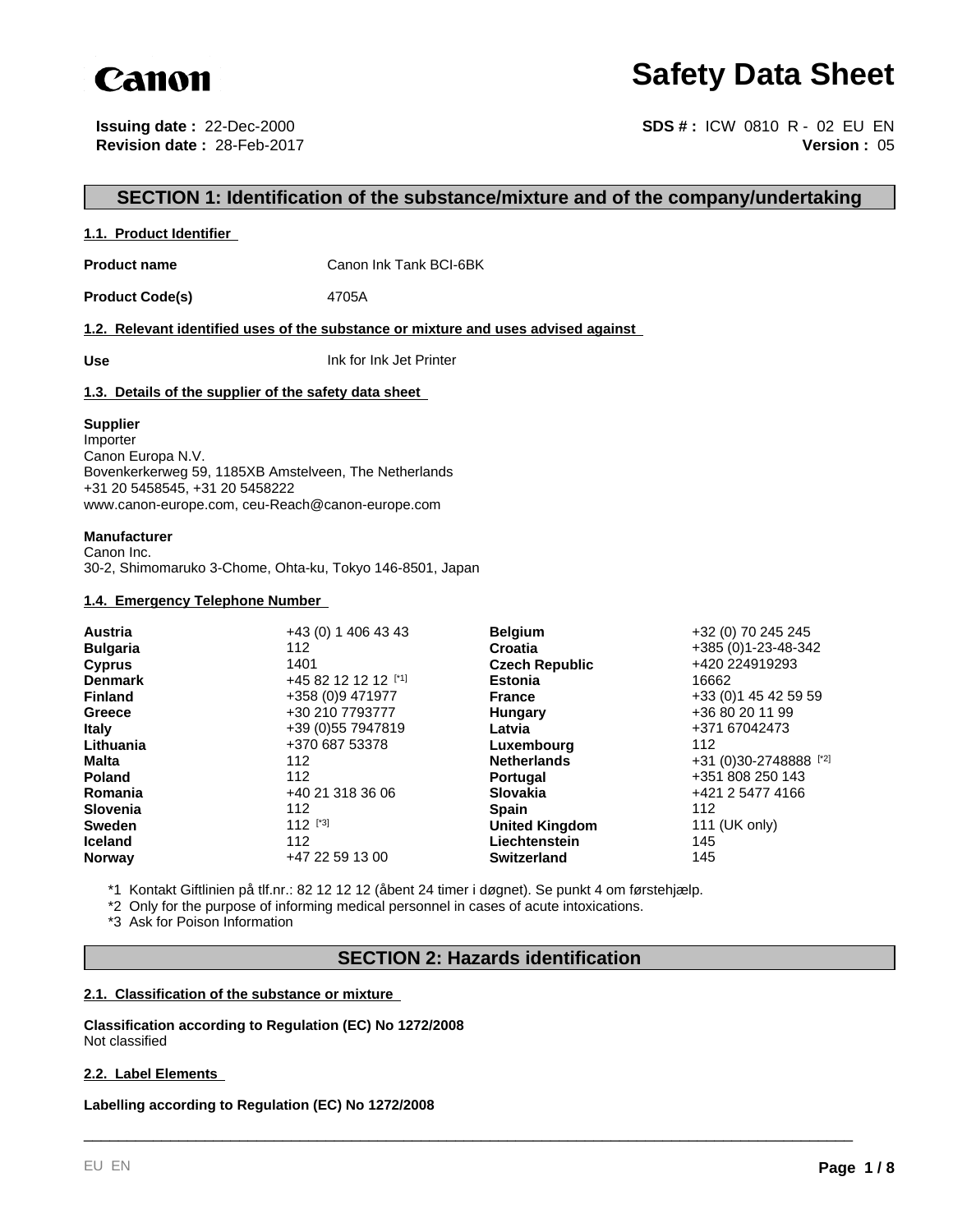**Hazard pictograms** Not required

#### **Signal word** Not required

## **Hazard statements**

Not required

#### **Precautionary statements** Not required

#### **Other Information**

Contains less than 30% of components with unknown hazards to the aquatic environment.

#### **2.3. Other Hazards**

None

## **SECTION 3: Composition/information on ingredients**

\_\_\_\_\_\_\_\_\_\_\_\_\_\_\_\_\_\_\_\_\_\_\_\_\_\_\_\_\_\_\_\_\_\_\_\_\_\_\_\_\_\_\_\_\_\_\_\_\_\_\_\_\_\_\_\_\_\_\_\_\_\_\_\_\_\_\_\_\_\_\_\_\_\_\_\_\_\_\_\_\_\_\_\_\_\_\_\_\_

#### **3.2. Mixtures**

| <b>Chemical name</b> | <b>CAS-No</b>  | <b>EC-No</b> | <b>REACH registration</b><br>number | Weight %  | <b>Classification (Reg.</b><br>1272/2008)                      | Note to<br>Other<br><b>Hazards</b> |
|----------------------|----------------|--------------|-------------------------------------|-----------|----------------------------------------------------------------|------------------------------------|
| Glycerin             | $56 - 81 - 5$  | 200-289-5    | None                                | $5 - 10$  | None                                                           |                                    |
| Ethylene glycol      | $107 - 21 - 1$ | 203-473-3    | None                                | $5 - 10$  | $Accute$ Tox. 4 $(H302)$<br>STOT RE 2 (kidney)<br>(H373)       | (1)                                |
| Isopropyl alcohol    | 67-63-0        | 200-661-7    | None                                | $1 - 5$   | Flam. Liq. 2 (H225)<br>STOT SE 3 (H336)<br>Eye Irrit. 2 (H319) |                                    |
| Ammonia derivative   | <b>CBI</b>     | <b>CBI</b>   | CBI                                 | $10 - 15$ | None                                                           |                                    |
| Water                | 7732-18-5      | 231-791-2    | None                                | $60 - 80$ | None                                                           |                                    |

Full texts of Hazard statement(s) are listed in SECTION 16

Note to Other Hazards : The following substance(s) is (are) marked with (1), (2) and/or (3)

- (1) Substance for which EU Occupational Exposure Limit(s) is (are) established (See SECTION 8)

- (2) PBT substance or vPvB substance under Regulation (EC) No 1907/2006

- (3) Substance listed in Candidate List of SVHC for Authorisation under Regulation (EC) No 1907/2006

## **SECTION 4: First aid measures**

#### **4.1. Description of first aid measures**

| <b>Inhalation</b>                                                                                      | Move to fresh air. Get medical attention immediately if symptoms occur.                                                                 |  |
|--------------------------------------------------------------------------------------------------------|-----------------------------------------------------------------------------------------------------------------------------------------|--|
| Ingestion                                                                                              | Rinse mouth. Drink 1 or 2 glasses of water. Get medical attention immediately if symptoms<br>occur.                                     |  |
| <b>Skin Contact</b>                                                                                    | Wash off immediately with soap and plenty of water. Get medical attention immediately if<br>symptoms occur.                             |  |
| Flush with plenty of water. Get medical attention immediately if symptoms occur.<br><b>Eye Contact</b> |                                                                                                                                         |  |
| 4.2. Most important symptoms and effects, both acute and delayed                                       |                                                                                                                                         |  |
| <b>Inhalation</b>                                                                                      | None under normal use. Symptoms of overexposure are dizziness, headache, tiredness,<br>nausea, unconsciousness, cessation of breathing. |  |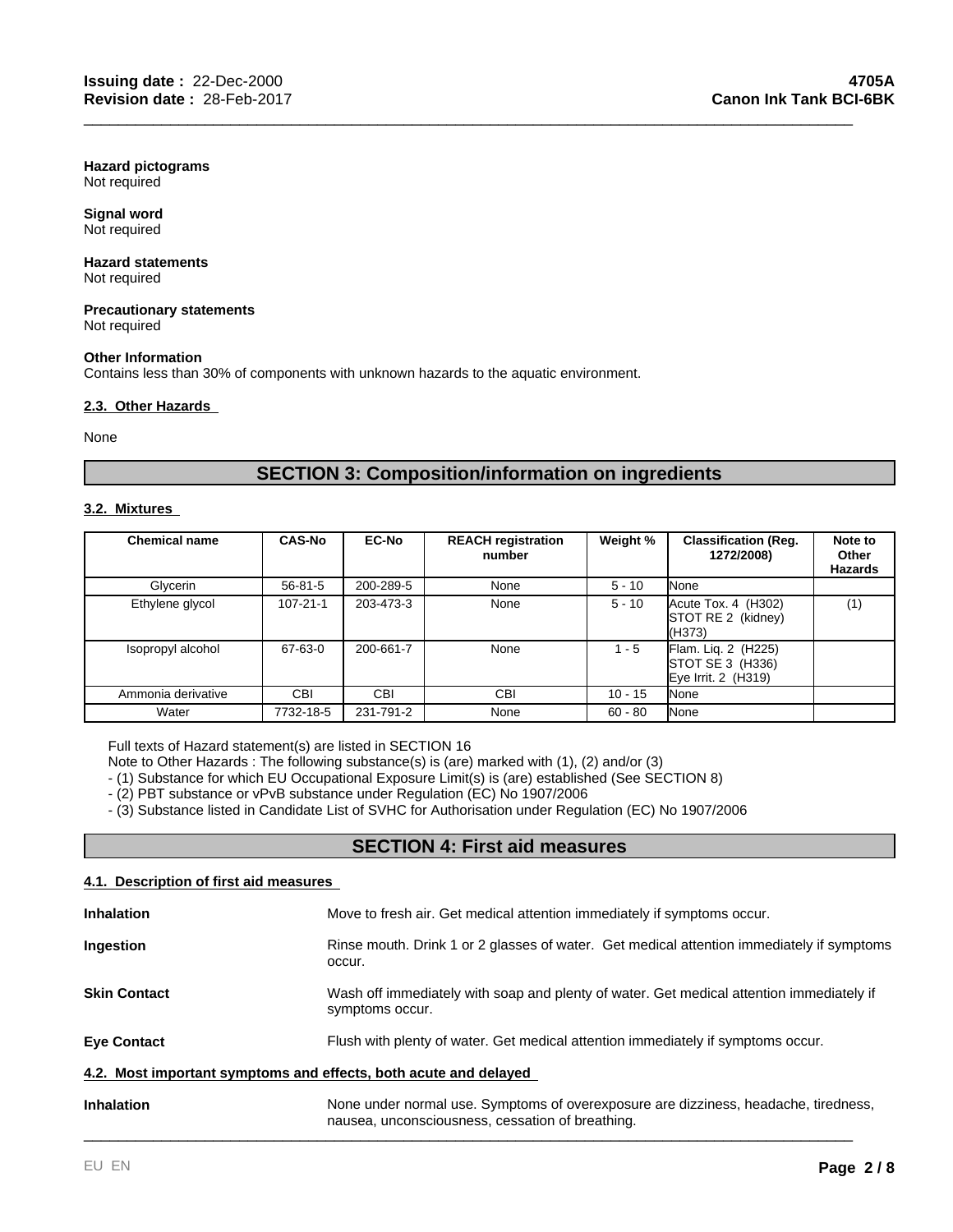| <b>Ingestion</b>       | None under normal use. Ingestion may cause gastrointestinal irritation, nausea, vomiting<br>and diarrhea. |
|------------------------|-----------------------------------------------------------------------------------------------------------|
| <b>Skin Contact</b>    | None under normal use.                                                                                    |
| <b>Eve Contact</b>     | None under normal use. May cause slight irritation.                                                       |
| <b>Chronic Effects</b> | None under normal use.                                                                                    |

\_\_\_\_\_\_\_\_\_\_\_\_\_\_\_\_\_\_\_\_\_\_\_\_\_\_\_\_\_\_\_\_\_\_\_\_\_\_\_\_\_\_\_\_\_\_\_\_\_\_\_\_\_\_\_\_\_\_\_\_\_\_\_\_\_\_\_\_\_\_\_\_\_\_\_\_\_\_\_\_\_\_\_\_\_\_\_\_\_

#### **4.3. Indication of any immediate medical attention and special treatment needed**

None

## **SECTION 5: Firefighting measures**

#### **5.1. Extinguishing media**

#### **Suitable extinguishing media** Use CO<sub>2</sub>, water, dry chemical, or foam.

**Unsuitable extinguishing media** None

#### **5.2. Special hazards arising from the substance or mixture**

**Special Hazard** None

#### **Hazardous combustion products** Carbon dioxide (CO 2), Carbon monoxide (CO)

#### **5.3. Advice for firefighters**

#### **Special protective equipment for fire-fighters None**

## **SECTION 6: Accidental release measures**

#### **6.1. Personal precautions, protective equipment and emergency procedures**

Avoid contact with skin, eyes and clothing.

#### **6.2. Environmental Precautions**

Keep out of waterways.

#### **6.3. Methods and material for containment and cleaning up**

Wipe up with adsorbent material (e.g. cloth, fleece).

#### **6.4. Reference to other sections**

None

## **SECTION 7: Handling and storage**

\_\_\_\_\_\_\_\_\_\_\_\_\_\_\_\_\_\_\_\_\_\_\_\_\_\_\_\_\_\_\_\_\_\_\_\_\_\_\_\_\_\_\_\_\_\_\_\_\_\_\_\_\_\_\_\_\_\_\_\_\_\_\_\_\_\_\_\_\_\_\_\_\_\_\_\_\_\_\_\_\_\_\_\_\_\_\_\_\_

#### **7.1. Precautions for safe handling**

Avoid contact with skin, eyes and clothing. Clean contaminated surface thoroughly. Use with adequate ventilation.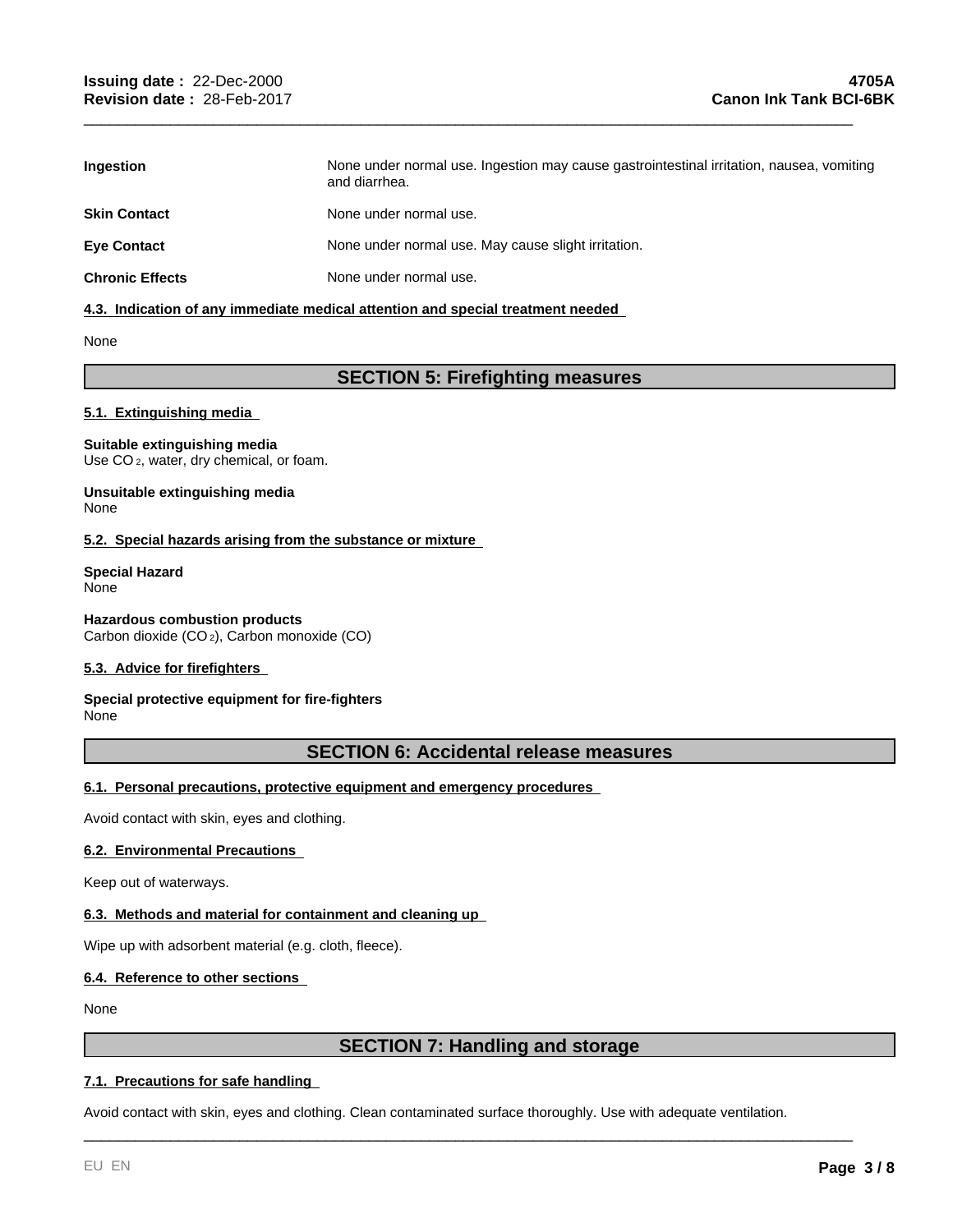#### **7.2. Conditions for safe storage, including any incompatibilities**

Keep in a dry, cool and well-ventilated place. Keep out of the reach of children. Keep away from direct sunlight. Keep away from heat and sources of ignition.

\_\_\_\_\_\_\_\_\_\_\_\_\_\_\_\_\_\_\_\_\_\_\_\_\_\_\_\_\_\_\_\_\_\_\_\_\_\_\_\_\_\_\_\_\_\_\_\_\_\_\_\_\_\_\_\_\_\_\_\_\_\_\_\_\_\_\_\_\_\_\_\_\_\_\_\_\_\_\_\_\_\_\_\_\_\_\_\_\_

#### **7.3. Specific end uses**

Ink for Ink Jet Printer. Obtain special instructions before use.

## **SECTION 8: Exposure controls/personal protection**

#### **8.1. Control parameters**

#### **Exposure Limits**

| <b>Chemical name</b>              | <b>EU OEL</b>                                                                               | <b>Austria</b>                                                                              | <b>Belgium</b>                                                                              | <b>Bulgaria</b>                                                                         | <b>Cyprus</b>                                                                                                                                                                            |
|-----------------------------------|---------------------------------------------------------------------------------------------|---------------------------------------------------------------------------------------------|---------------------------------------------------------------------------------------------|-----------------------------------------------------------------------------------------|------------------------------------------------------------------------------------------------------------------------------------------------------------------------------------------|
| Glycerin<br>$56 - 81 - 5$         | None                                                                                        | None                                                                                        | TWA: $10 \text{ mg/m}^3$                                                                    | None                                                                                    | None                                                                                                                                                                                     |
| Ethylene glycol<br>$107 - 21 - 1$ | TWA: 20 ppm<br>TWA: 52 mg/m <sup>3</sup><br>STEL: 40 ppm<br>STEL: 104 mg/m <sup>3</sup>     | TWA: 10 ppm<br>TWA: 26 mg/m <sup>3</sup><br>STEL: 20 ppm<br>STEL: 52 mg/m <sup>3</sup>      | None                                                                                        | TWA: 52 mg/m <sup>3</sup><br>TWA: 20 ppm<br>STEL: 40 ppm<br>STEL: 104 mg/m <sup>3</sup> | TWA: 20 ppm<br>TWA: 52 mg/m <sup>3</sup><br>STEL: 40 ppm<br>STEL: 104 mg/m <sup>3</sup>                                                                                                  |
| Isopropyl alcohol<br>67-63-0      | None                                                                                        | TWA: 200 ppm<br>TWA: 500 mg/m <sup>3</sup><br>STEL: 800 ppm<br>STEL: 2000 mg/m <sup>3</sup> | TWA: 200 ppm<br>TWA: 500 mg/m <sup>3</sup><br>STEL: 400 ppm<br>STEL: 1000 mg/m <sup>3</sup> | TWA: 980.0 mg/m <sup>3</sup><br>STEL: 1225.0 mg/m <sup>3</sup>                          | None                                                                                                                                                                                     |
| <b>Chemical name</b>              | <b>Czech Republic</b>                                                                       | <b>Denmark</b>                                                                              | <b>Finland</b>                                                                              | <b>France</b>                                                                           | Germany                                                                                                                                                                                  |
| Glycerin<br>$56 - 81 - 5$         | TWA: $10 \text{ mg/m}^3$<br>Ceiling: 15 mg/m <sup>3</sup>                                   | None                                                                                        | TWA: 20 mg/m $3$                                                                            | TWA: 10 mg/m <sup>3</sup>                                                               | DFG TWA: 200 mg/m <sup>3</sup><br>inhalable fraction<br>Ceiling / Peak: 400<br>$mg/m3$ inhalable<br>fraction                                                                             |
| Ethylene glycol<br>$107 - 21 - 1$ | TWA: 50 mg/m <sup>3</sup><br>Ceiling: 100 mg/m <sup>3</sup>                                 | TWA: 10 ppm<br>TWA: $26 \text{ mg/m}^3$<br>TWA: 10 mg/m <sup>3</sup>                        | TWA: 20 ppm<br>TWA: 50 mg/m <sup>3</sup><br>STEL: 40 ppm<br>STEL: 100 mg/m <sup>3</sup>     | TWA: 20 ppm<br>TWA: 52 mg/m <sup>3</sup><br>STEL: 40 ppm<br>STEL: 104 mg/m <sup>3</sup> | TRGS TWA: 10 ppm<br>TRGS TWA: 26 mg/m <sup>3</sup><br>DFG TWA: 10 ppm<br>DFG TWA: 26 mg/m <sup>3</sup><br>Ceiling / Peak: 20 ppm<br>Ceiling / Peak: 52<br>mg/m <sup>3</sup>              |
| Isopropyl alcohol<br>67-63-0      | TWA: 500 mg/m <sup>3</sup><br>Ceiling: 1000 mg/m <sup>3</sup>                               | TWA: 200 ppm<br>TWA: 490 mg/m <sup>3</sup>                                                  | TWA: 200 ppm<br>TWA: 500 mg/m <sup>3</sup><br>STEL: 250 ppm<br>STEL: 620 mg/m <sup>3</sup>  | STEL: 400 ppm<br>STEL: 980 mg/m <sup>3</sup>                                            | TRGS TWA: 200 ppm<br>TRGS TWA: 500<br>mg/m <sup>3</sup><br>DFG TWA: 200 ppm<br>DFG TWA: 500 mg/m <sup>3</sup><br>Ceiling / Peak: 400<br>ppm<br>Ceiling / Peak: 1000<br>mg/m <sup>3</sup> |
| <b>Chemical name</b>              | <b>Greece</b>                                                                               | <b>Hungary</b>                                                                              | <b>Ireland</b>                                                                              | <b>Italy</b>                                                                            | <b>Netherlands</b>                                                                                                                                                                       |
| Glycerin<br>$56 - 81 - 5$         | TWA: 10 mg/m <sup>3</sup>                                                                   | None                                                                                        | TWA: 10 mg/m <sup>3</sup> mist<br>STEL: 30 mg/m <sup>3</sup> mist                           | None                                                                                    | None                                                                                                                                                                                     |
| Ethylene glycol<br>$107 - 21 - 1$ | None                                                                                        | TWA: 52 mg/m <sup>3</sup><br>STEL: 104 mg/m <sup>3</sup>                                    | TWA: 10 mg/m <sup>3</sup><br>particulate<br>STEL: 40 ppm<br>particulate                     | TWA: 20 ppm<br>TWA: 52 mg/m <sup>3</sup><br>STEL: 40 ppm<br>STEL: 104 mg/m <sup>3</sup> | TWA: 10 mg/m <sup>3</sup><br>STEL: 104 mg/m <sup>3</sup>                                                                                                                                 |
| Isopropyl alcohol<br>67-63-0      | TWA: 400 ppm<br>TWA: 980 mg/m <sup>3</sup><br>STEL: 500 ppm<br>STEL: 1225 mg/m <sup>3</sup> | TWA: 500 mg/m <sup>3</sup><br>STEL: 2000 mg/m <sup>3</sup>                                  | TWA: 200 ppm<br>STEL: 400 ppm                                                               | None                                                                                    | None                                                                                                                                                                                     |
| <b>Chemical name</b>              | Poland                                                                                      | Portugal                                                                                    | Romania                                                                                     | Slovakia                                                                                | Spain                                                                                                                                                                                    |
| Glycerin<br>$56 - 81 - 5$         | TWA: $10 \text{ mg/m}^3$<br>inhalable fraction                                              | TWA: 10 mg/m <sup>3</sup> mist                                                              | None                                                                                        | None                                                                                    | TWA: 10 mg/m <sup>3</sup> mist                                                                                                                                                           |

\_\_\_\_\_\_\_\_\_\_\_\_\_\_\_\_\_\_\_\_\_\_\_\_\_\_\_\_\_\_\_\_\_\_\_\_\_\_\_\_\_\_\_\_\_\_\_\_\_\_\_\_\_\_\_\_\_\_\_\_\_\_\_\_\_\_\_\_\_\_\_\_\_\_\_\_\_\_\_\_\_\_\_\_\_\_\_\_\_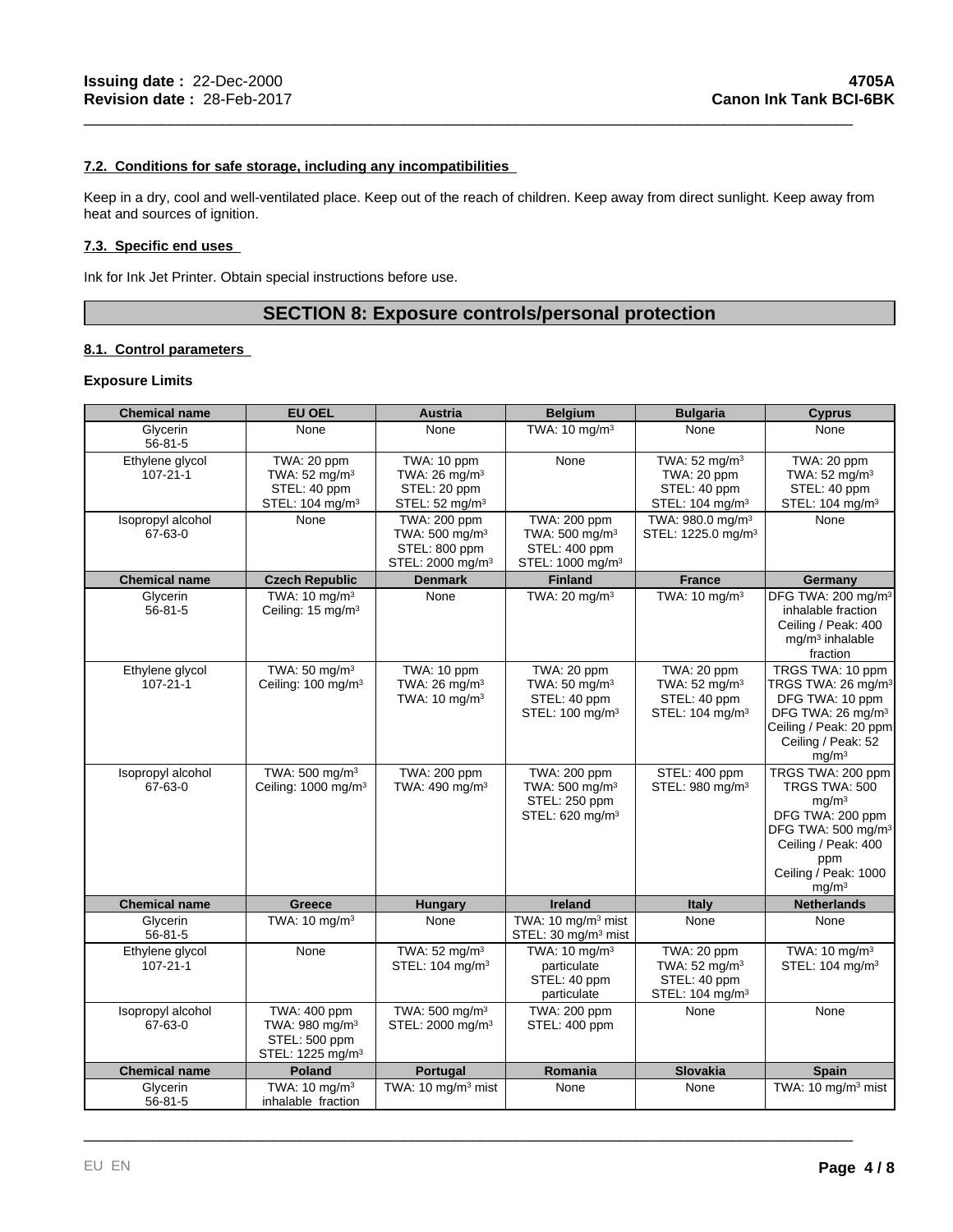| Ethylene glycol           | TWA: $15 \text{ mg/m}^3$          | TWA: 20 ppm                    | TWA: 20 ppm                    | TWA: 20 ppm                                                                                 | TWA: 20 ppm                  |
|---------------------------|-----------------------------------|--------------------------------|--------------------------------|---------------------------------------------------------------------------------------------|------------------------------|
| $107 - 21 - 1$            | STEL: $50 \text{ mg/m}^3$         | TWA: $52 \text{ mg/m}^3$       | TWA: $52 \text{ mg/m}^3$       | TWA: $52 \text{ mg/m}^3$                                                                    | TWA: $52 \text{ mg/m}^3$     |
|                           |                                   | STEL: 40 ppm                   | STEL: 40 ppm                   |                                                                                             | STEL: 40 ppm                 |
|                           |                                   | STEL: 104 mg/m <sup>3</sup>    | STEL: $104 \text{ mg/m}^3$     |                                                                                             | STEL: $104 \text{ mg/m}^3$   |
|                           |                                   | Ceiling: 100 mg/m <sup>3</sup> |                                |                                                                                             |                              |
| Isopropyl alcohol         | TWA: $900 \text{ mg/m}^3$         | TWA: 200 ppm                   | TWA: 81 ppm                    | TWA: 200 ppm                                                                                | TWA: 200 ppm                 |
| 67-63-0                   | STEL: 1200 mg/m <sup>3</sup>      | STEL: 400 ppm                  | TWA: $200 \text{ mg/m}^3$      | TWA: $500 \text{ mg/m}^3$                                                                   | TWA: $500 \text{ mg/m}^3$    |
|                           |                                   |                                | STEL: 203 ppm                  |                                                                                             | STEL: 400 ppm                |
|                           |                                   |                                | STEL: 500 mg/m <sup>3</sup>    |                                                                                             | STEL: 1000 mg/m <sup>3</sup> |
| <b>Chemical name</b>      | <b>Sweden</b>                     | <b>United Kingdom</b>          | <b>Norway</b>                  | <b>Switzerland</b>                                                                          | <b>Turkey</b>                |
| Glycerin<br>$56 - 81 - 5$ | None                              | TWA: $10 \text{ mg/m}^3$ mist  | None                           | TWA: $50 \text{ mg/m}^3$<br>inhalable dust<br>STEL: 100 mg/m <sup>3</sup><br>inhalable dust | None                         |
| Ethylene glycol           | TLV: 10 ppm aerosol               | TWA: $10 \text{ mg/m}^3$       | TWA: 20 mg/m $3$ dust          | TWA: 10 ppm                                                                                 | TWA: 20 ppm                  |
| $107 - 21 - 1$            | and vapor                         | particulates                   | TWA: 52 ppm total              | TWA: $26 \text{ mg/m}^3$                                                                    | TWA: $52 \text{ mg/m}^3$     |
|                           | TLV: 25 mg/m <sup>3</sup> aerosol |                                | dust and vapor                 | STEL: 20 ppm                                                                                | STEL: 40 ppm                 |
|                           | and vapor                         |                                | TWA: $52 \text{ mg/m}^3$       | STEL: $52 \text{ mg/m}^3$                                                                   | STEL: $104 \text{ mg/m}^3$   |
|                           | STEL: 20 ppm aerosol              |                                | STEL: $52 \text{ mg/m}^3$ dust |                                                                                             |                              |
|                           | and vapor                         |                                | STEL: 20 ppm                   |                                                                                             |                              |
|                           | STEL: $50 \text{ mg/m}^3$         |                                |                                |                                                                                             |                              |
|                           | aerosol and vapor                 |                                |                                |                                                                                             |                              |
| Isopropyl alcohol         | <b>TLV: 150 ppm</b>               | TWA: 400 ppm                   | TWA: 100 ppm                   | TWA: 200 ppm                                                                                | None                         |
| 67-63-0                   | TLV: $350 \text{ mg/m}^3$         | TWA: 999 mg/m $3$              | TWA: $245 \text{ mg/m}^3$      | TWA: 500 mg/m $3$                                                                           |                              |
|                           | STEL: 250 ppm                     | STEL: 500 ppm                  | STEL: 100 ppm                  | STEL: 400 ppm                                                                               |                              |
|                           | STEL: 600 mg/m <sup>3</sup>       | STEL: 1250 mg/m <sup>3</sup>   | STEL: 245 mg/m <sup>3</sup>    | STEL: 1000 mg/m <sup>3</sup>                                                                |                              |

\_\_\_\_\_\_\_\_\_\_\_\_\_\_\_\_\_\_\_\_\_\_\_\_\_\_\_\_\_\_\_\_\_\_\_\_\_\_\_\_\_\_\_\_\_\_\_\_\_\_\_\_\_\_\_\_\_\_\_\_\_\_\_\_\_\_\_\_\_\_\_\_\_\_\_\_\_\_\_\_\_\_\_\_\_\_\_\_\_

#### **8.2. Exposure controls**

**Appropriate engineering controls** None under normal use conditions.

**Individual protection measures, such as personal protective equipment** der normal use.

| <b>Eye/face Protection</b>    | Not required under normal use. |
|-------------------------------|--------------------------------|
| <b>Skin Protection</b>        | Not required under normal use. |
| <b>Respiratory Protection</b> | Not required under normal use. |
| <b>Thermal hazards</b>        | Not Applicable                 |

## **SECTION 9: Physical and chemical properties**

#### **9.1. Information on basic physical and chemical properties**

| Appearance                                    | Black; Liquid                                             |
|-----------------------------------------------|-----------------------------------------------------------|
| Odor                                          | Slight odor                                               |
| <b>Odor threshold</b>                         | No data available                                         |
| рH                                            | 7 - 8                                                     |
| Melting/Freezing point $(°C)$                 | No data available                                         |
| Boiling Point/Range (°C)                      | No data available                                         |
| Flash Point (°C)                              | 56 - 58 (Tag. Closed Cup. Combustion is not sustainable.) |
|                                               | (Estimate)                                                |
| <b>Evaporation Rate</b>                       | No data available                                         |
| Flammability (solid, gas)                     | Not Applicable                                            |
| <b>Flammability Limits in Air</b>             |                                                           |
| <b>Upper Flammability Limit</b>               | No data available                                         |
| <b>Lower Flammability Limit</b>               | No data available                                         |
| Vapor pressure                                | No data available                                         |
| Vapor density                                 | No data available                                         |
| <b>Relative density</b>                       | $1.0 - 1.1$                                               |
| Solubility(ies)                               | Water; miscible                                           |
| <b>Partition coefficient: n-octanol/water</b> | No data available                                         |
| Autoignition Temperature (°C)                 | No data available                                         |
| Decomposition Temperature (°C)                | No data available                                         |
| Viscosity (mPa s)                             | $1 - 5$                                                   |
| <b>Explosive properties</b>                   | None; estimated                                           |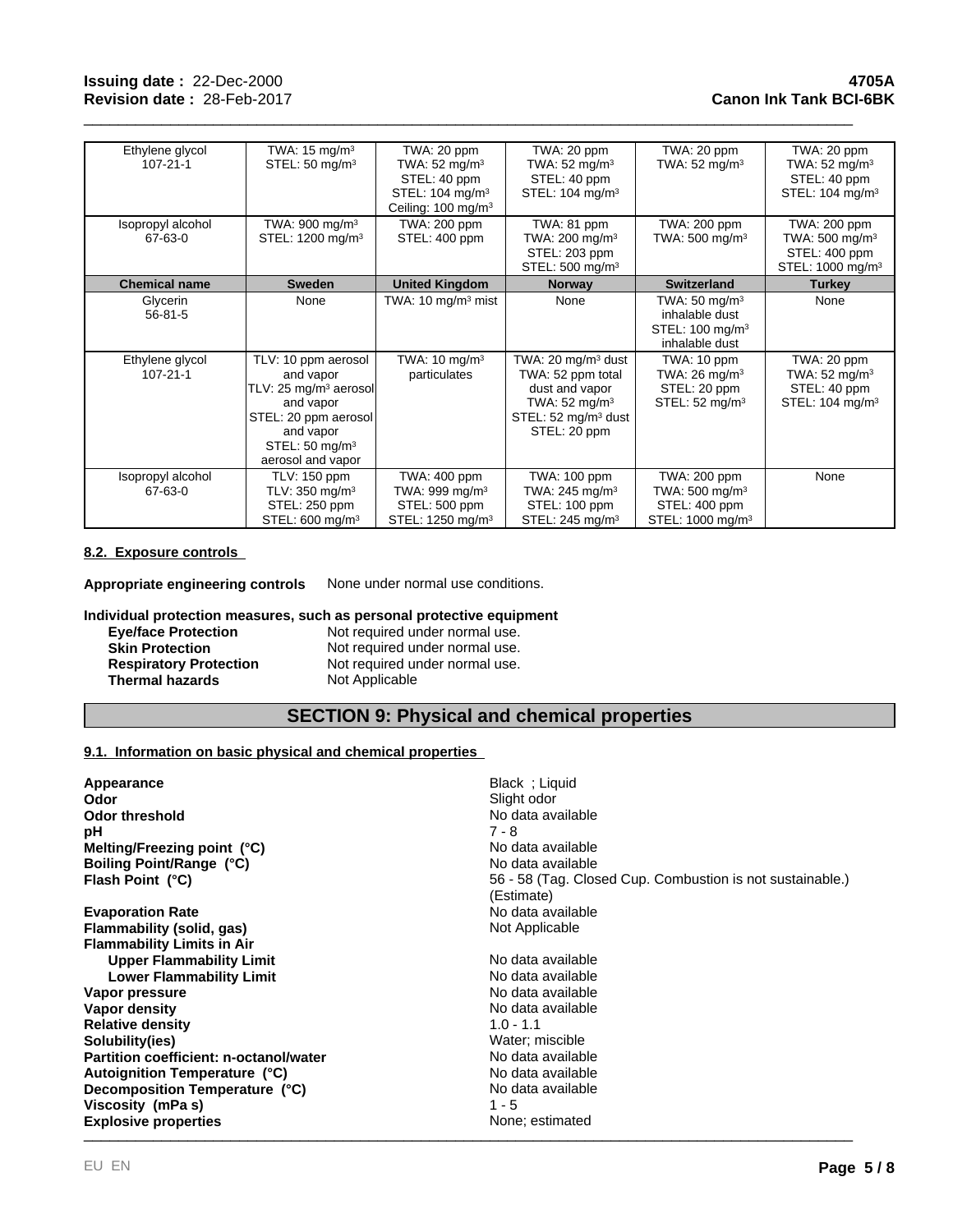\_\_\_\_\_\_\_\_\_\_\_\_\_\_\_\_\_\_\_\_\_\_\_\_\_\_\_\_\_\_\_\_\_\_\_\_\_\_\_\_\_\_\_\_\_\_\_\_\_\_\_\_\_\_\_\_\_\_\_\_\_\_\_\_\_\_\_\_\_\_\_\_\_\_\_\_\_\_\_\_\_\_\_\_\_\_\_\_\_

#### **9.2. Other Information**

No data available

## **SECTION 10: Stability and reactivity**

#### **10.1. Reactivity**

None

#### **10.2. Chemical stability**

Stable

#### **10.3. Possibility of Hazardous Reactions**

None

#### **10.4. Conditions to Avoid**

None

## **10.5. Incompatible materials**

Acids, Bases, Oxidizing agents, Reducing agents.

#### **10.6. Hazardous Decomposition Products**

Carbon dioxide (CO 2), Carbon monoxide (CO), and/or Ammonia.

## **SECTION 11: Toxicological information**

#### **11.1. Information on toxicological effects**

| <b>Acute toxicity</b>             | No data available                            |
|-----------------------------------|----------------------------------------------|
| <b>Skin corrosion/irritation</b>  | Non-irritant (Estimate) (OECD Guideline)     |
| Serious eye damage/eye irritation | Minimal irritant (Estimate) (OECD Guideline) |
| <b>Sensitization</b>              | Mild sensitizer (Estimate) (OECD Guideline)  |
| Germ cell mutagenicity            | Ames test: Negative                          |
| Carcinogenicity                   | No data available                            |
| <b>Reproductive Toxicity</b>      | No data available                            |
| <b>STOT - single exposure</b>     | No data available                            |
| <b>STOT - repeated exposure</b>   | No data available                            |
| <b>Aspiration hazard</b>          | No data available                            |
| <b>Other Information</b>          | No data available                            |
|                                   |                                              |

## **SECTION 12: Ecological information**

\_\_\_\_\_\_\_\_\_\_\_\_\_\_\_\_\_\_\_\_\_\_\_\_\_\_\_\_\_\_\_\_\_\_\_\_\_\_\_\_\_\_\_\_\_\_\_\_\_\_\_\_\_\_\_\_\_\_\_\_\_\_\_\_\_\_\_\_\_\_\_\_\_\_\_\_\_\_\_\_\_\_\_\_\_\_\_\_\_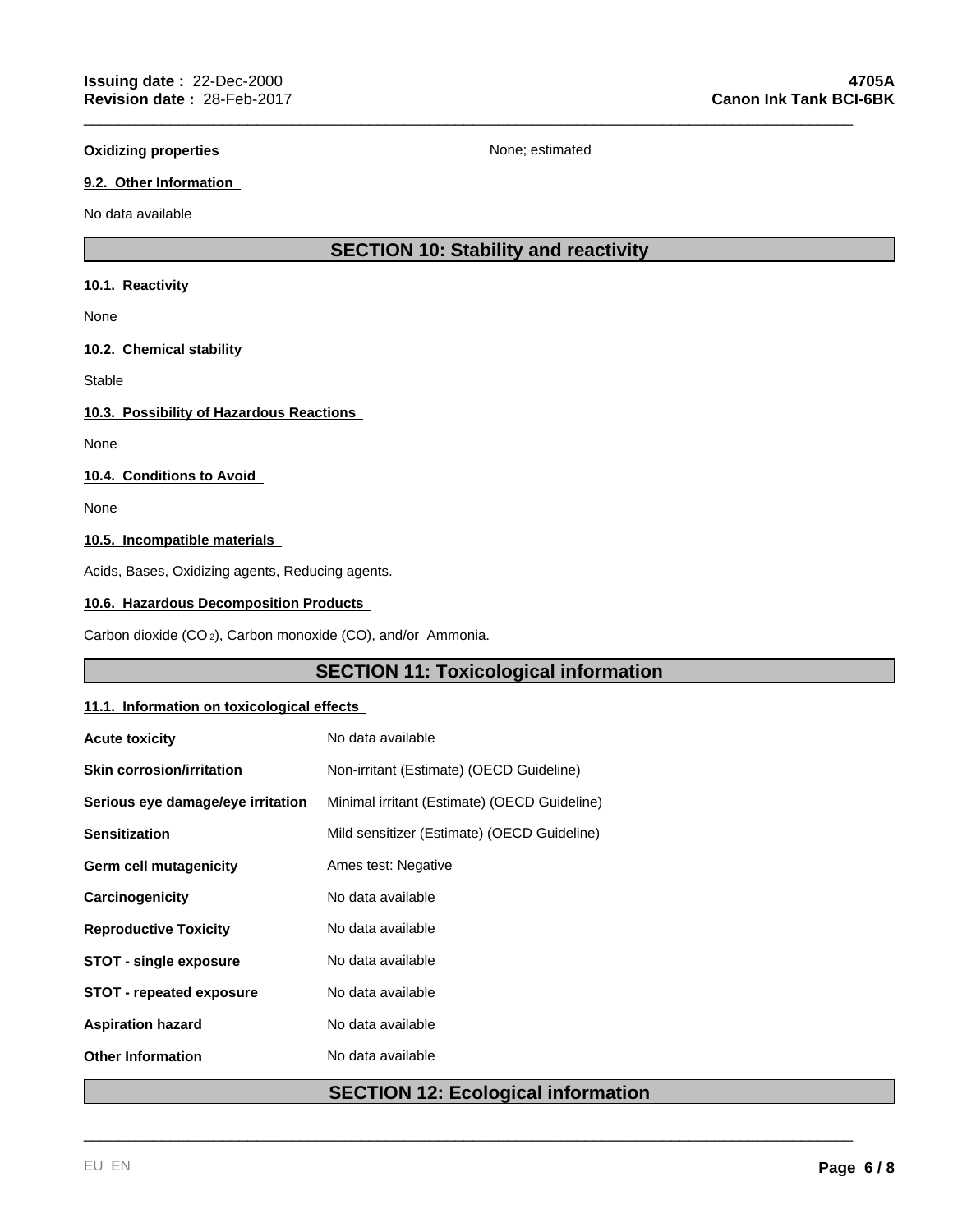#### **12.1. Toxicity**

**Ecotoxicity effects** No data available

#### **12.2. Persistence and degradability**

No data available

#### **12.3. Bioaccumulative potential**

No data available

#### **12.4. Mobility in soil**

No data available

#### **12.5. Results of PBT and vPvB assessment**

This preparation contains no substance considered to be persistent, bioaccumulating nor toxic (PBT). This preparation contains no substance considered to be very persistent nor very bioaccumulating (vPvB).

#### **12.6. Other adverse effects**

No data available

## **SECTION 13: Disposal considerations**

\_\_\_\_\_\_\_\_\_\_\_\_\_\_\_\_\_\_\_\_\_\_\_\_\_\_\_\_\_\_\_\_\_\_\_\_\_\_\_\_\_\_\_\_\_\_\_\_\_\_\_\_\_\_\_\_\_\_\_\_\_\_\_\_\_\_\_\_\_\_\_\_\_\_\_\_\_\_\_\_\_\_\_\_\_\_\_\_\_

#### **13.1. Waste treatment methods**

Dispose of in accordance with local regulations.

|                                                                 | <b>SECTION 14: Transport information</b>                                                                        |
|-----------------------------------------------------------------|-----------------------------------------------------------------------------------------------------------------|
| 14.1. UN number                                                 | None                                                                                                            |
| 14.2. UN Proper Shipping Name                                   | None                                                                                                            |
| 14.3. Transport Hazard Class                                    | None                                                                                                            |
| 14.4. Packing Group                                             | None                                                                                                            |
| 14.5. Environmental Hazards                                     | Not classified as environmentally hazardous under UN Model Regulations and<br>marine pollutant under IMDG Code. |
| 14.6. Special Precautions for users                             | IATA: Not regulated                                                                                             |
| 14.7. Transport in bulk according to Annex II of Not Applicable |                                                                                                                 |

**MARPOL and the IBC Code** 

## **SECTION 15: Regulatory information**

\_\_\_\_\_\_\_\_\_\_\_\_\_\_\_\_\_\_\_\_\_\_\_\_\_\_\_\_\_\_\_\_\_\_\_\_\_\_\_\_\_\_\_\_\_\_\_\_\_\_\_\_\_\_\_\_\_\_\_\_\_\_\_\_\_\_\_\_\_\_\_\_\_\_\_\_\_\_\_\_\_\_\_\_\_\_\_\_\_

#### **15.1. Safety, health and environmental regulations/legislation specific for the substance or mixture**

| (EC) No 1907/2006 Authorisation | Not regulated |
|---------------------------------|---------------|
| (EC) No 1907/2006 Restriction   | Not regulated |
| (EC) No 1005/2009               | Not regulated |
| (EC) No 850/2004                | Not regulated |
| (EU) No 649/2012                | Not regulated |
| <b>Other Information</b>        | None          |